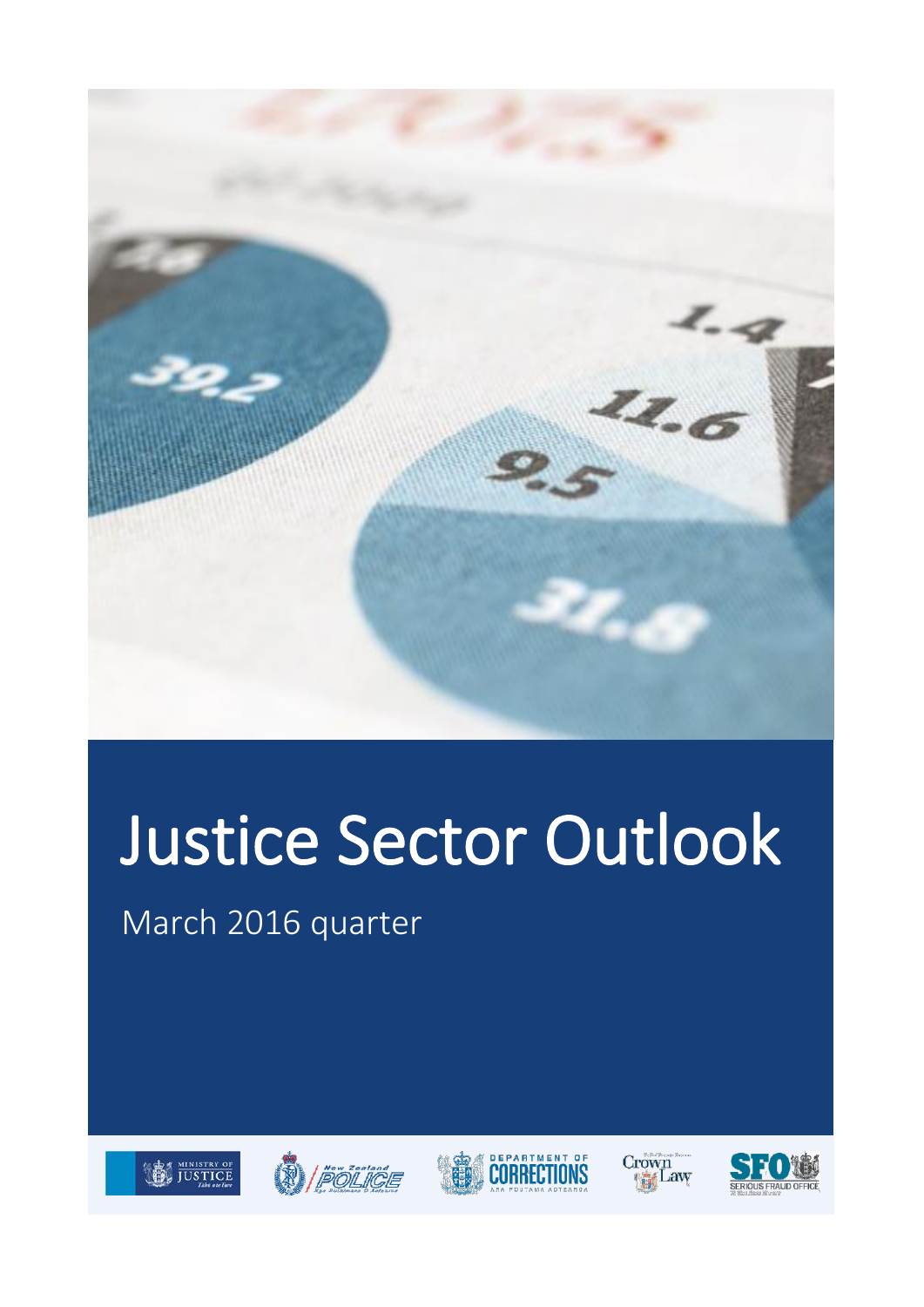### **Contents**

| Summary of the current quarter                  |                |
|-------------------------------------------------|----------------|
| Environmental factors are mixed                 | $\overline{2}$ |
| Emerging risks of upwards pipeline pressures    | 3              |
| Criminal justice pipeline                       | 4              |
| Pipeline focus: Three strikes                   | 5              |
| Police proceedings volume has stopped falling   | 6              |
| Court volumes have flattened                    | 7              |
| Crown Law case volumes are projected to be flat | 8              |
| Legal aid expenditure has risen                 | 9              |
| Sentencing mix continues to change              | 10             |
| Court-imposed fines are broadly flat            | 11             |
| Numbers of community sentences are falling      | 12             |
| Prison population is high and trending up       | 13             |
| Glossary of terms                               | 14             |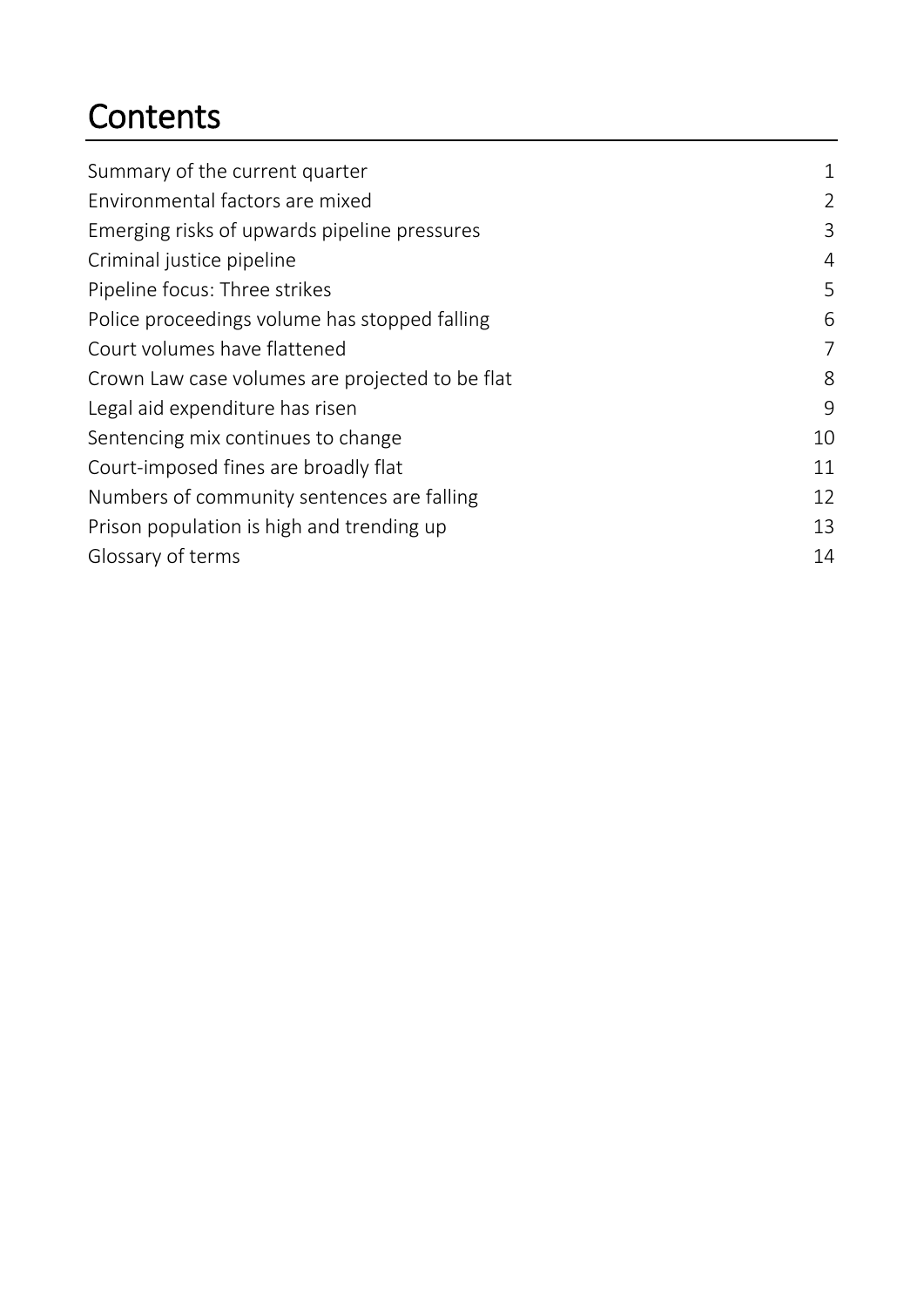### <span id="page-2-0"></span>Summary of the current quarter

### Inflows to the pipeline have flattened, following five years of decline

After five years of falling steeply, the following inflow quantities have levelled off:

- Proceedings by court action (prosecution).
- Proceedings by non-court action (mainly formal and informal warnings).
- Court volumes at 43 percent below the 2009 peak.

But there has been an increase in prosecution of serious cases (Category 3), especially for family violence offences due to greater Police focus in that area.

### Legal aid expenditure has increased

Legal aid expenditure is higher than in recent years, as forecast. This is due to:

- A decrease in the number of cases allocated to the Public Defence Service, resulting from resource constraints.
- An increase in the number of applications for legal aid, partly due to an increased Police focus on family violence.

Legal aid expenditure is forecast to remain at about the current level, on the assumption of steady volumes and steady average costs per case.

#### Crown Law volumes have increased; now forecast to be flat

The number of cases involving Crown Law has increased due to more serious violence cases. The Crown Law forecast has been updated in this report. Crown Law cases volume is forecast to remain at about current levels, on the assumption of steady volumes.

#### The trend towards more serious sentence types continues

Numbers of most sentence types – especially fines – have fallen over the last few years due to declining prosecution volumes. However, as a proportion of all sentences, imprisonment and community-based sentences have increased. This trend is driven by Police tending to deal with minor crime out of court and the recent increase in serious cases.

#### Remand population continues to increase

Despite lower volumes in the criminal justice pipeline, there are upward pressures on remand due to:

- An increase in cases prosecuted as serious violence.
- Greater Police focus on family violence.
- Increased use of custodial remand, especially resulting from the Bail Amendment Act 2013.
- Longer remand periods relating to pre-sentence restorative justice.

Those trends have caused the remand population to grow significantly over the past two years and will likely flow on to a larger sentenced prison population. The total prison population is at an all-time high, which is putting pressure on prison capacity.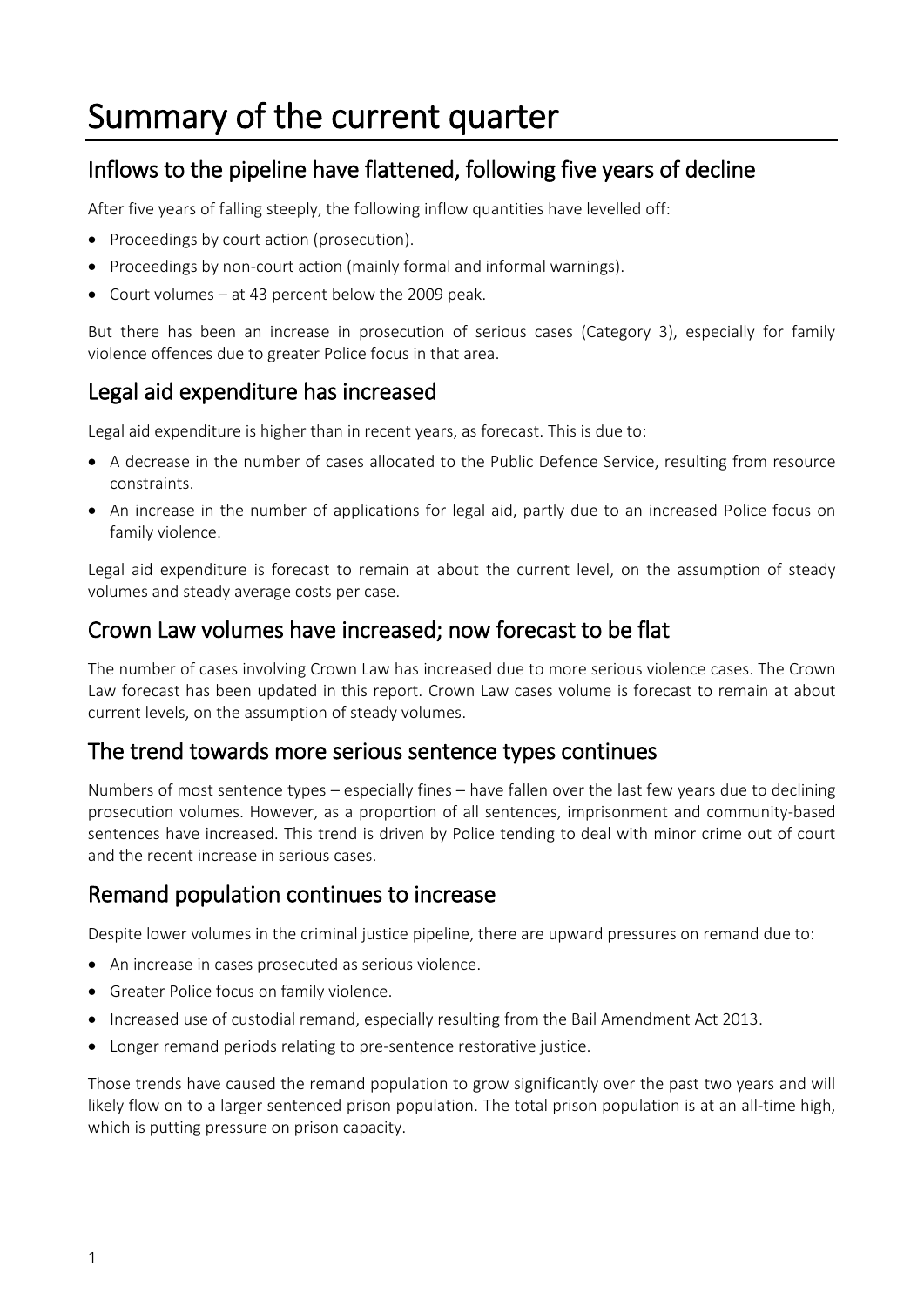### <span id="page-3-0"></span>Environmental factors are mixed

#### Operational and legislative factors drive the criminal justice pipeline

Variation in the criminal justice pipeline is only weakly driven by the amount of criminal offending. More important factors are the:

- Operational and legislative settings that influence the entry of offenders into the pipeline.
- Choices that the justice sector makes, as offenders proceed through the pipeline.
- Time taken to travel through the pipeline.

#### Operational and legislative drivers

Current key operational and legislative drivers are:

- Offenders deported from Australia. Changes in Australian law are increasing the number of offenders deported from Australia. The eventual estimated change in the prison population is +100.
- Parole Amendment Act 2014. The amendment removed the 10-year limit on monitoring of child sex offenders after the end of prison sentences and allowed for deferral of parole hearings. The eventual estimated change in the prison population is +100.
- Bail Amendment Act 2014. The intended focus of this legislation was to increase the likelihood of custodial remand for serious and repeat offenders committing specified offences. The impact has actually spread across a wider range of offences, with remand rates increasing in less serious offence categories.
- Restorative justice. An increase in the use of restorative justice, following legislative changes in December 2014, means some offenders remain in custodial remand for longer while the restorative justice process is completed. The estimated change in the current prison population is +150.
- Legal aid reforms. Criminal legal aid fees are to increase in stages over the next three years. Few historic Waitangi Tribunal claims remain to be completed; as these come to an end, contemporary claims will rise, but these are expected to be less costly.
- Family Court Proceedings Reform Act 2013. The Act introduced Family Dispute Resolutions for care of children cases in the Family Court. The aim is to resolve parenting matters outside of court; the result, since the Act was implemented in March 2014, is a 19% reduction in the number of Care of Children Act applications. This has reduced legal aid expenditure in the family jurisdiction.

Future potential operational and legislative drivers are:

- *Policing Excellence: the Future*. Expected to continue the focus on prevention and more effective use of Police resources. Decisions are expected later in 2016, with impacts currently unknown.
- Family violence legislation review. Currently a review of family violence legislation is underway. Decisions of reforms will be made later in 2016, with the outcomes currently uncertain.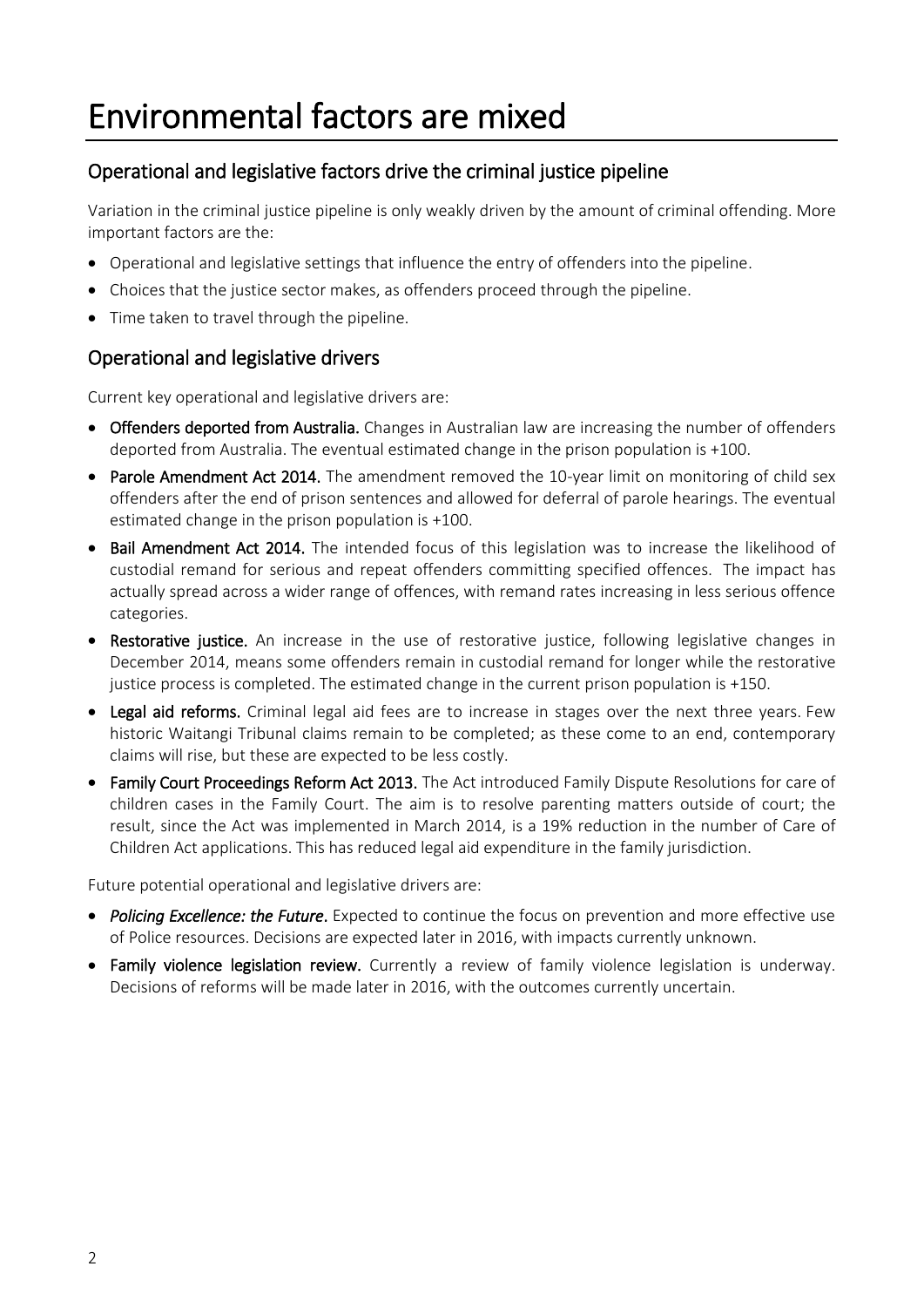### <span id="page-4-0"></span>Emerging risks of upwards pipeline pressures

Risks that are currently emerging across the criminal justice pipeline are:

- The number of active Court cases has increased, especially for the serious (Category 3) cases. This increased number of active court cases is likely to flow through to the rest of the pipeline over the next few months (especially criminal legal aid expenditure and the sentenced prison population).
- There is an upward trend in prosecution of violence cases. This is creating pressure on Courts, legal aid, custodial remand, and potentially an eventual flow through to the sentenced prison population.
- Expenditure on family legal aid could increase with greater Police focus on family violence.
- The review of family violence legislation may create further upwards pressure on Court volumes, legal aid expenditure, and the prison population. The size and timing of those pressures will depend on decisions that will be made later this year.

These risks are being monitored and will be updated in the next quarterly outlook report.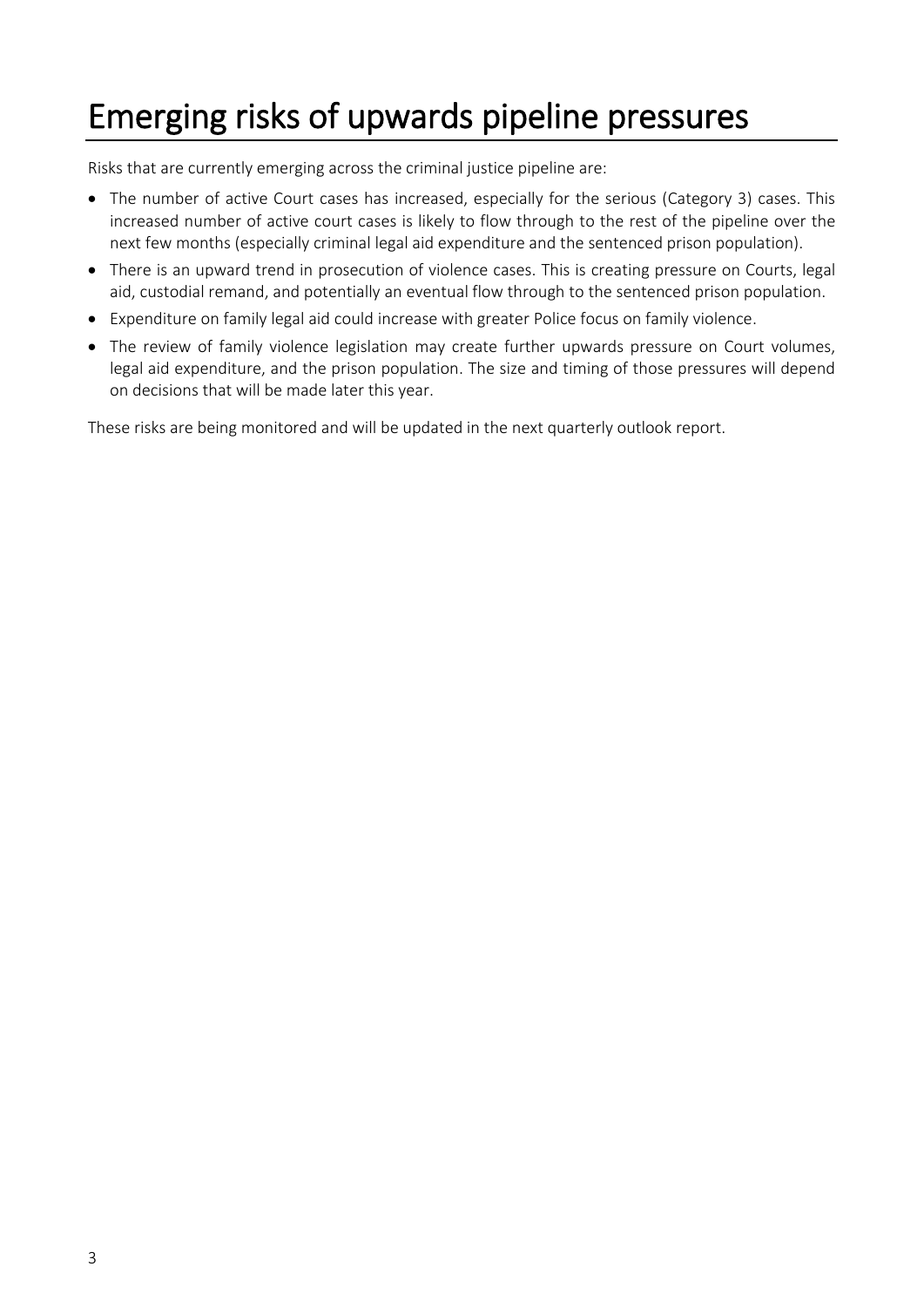### <span id="page-5-0"></span>Criminal justice pipeline

### Counts of unique offenders in the criminal justice pipeline

12 months to March 2016

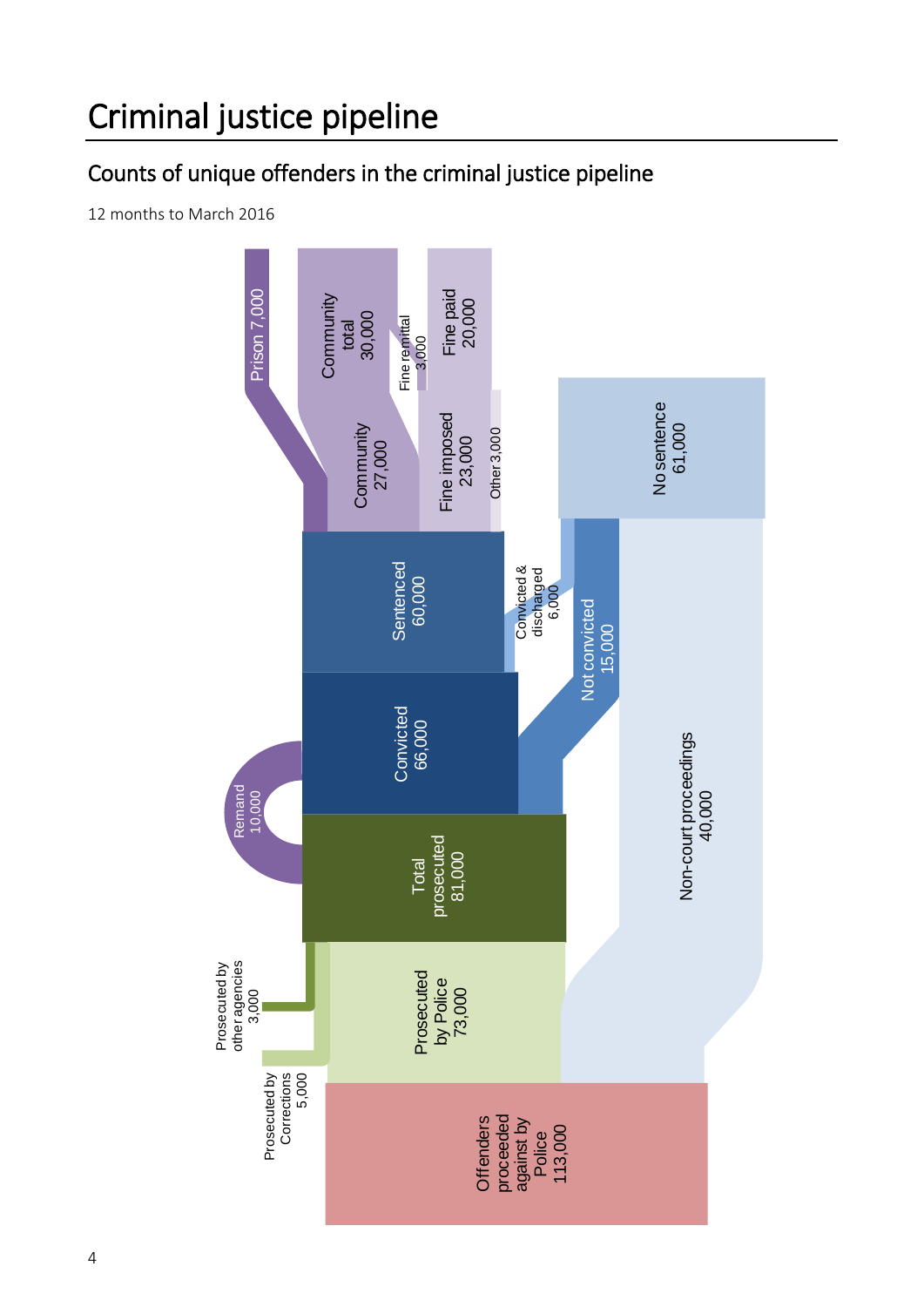### <span id="page-6-0"></span>Pipeline focus: Three strikes

### The three strikes sentencing regime has been in place nearly six years

Impacts so far:

- First-strike warnings have levelled off at about 300-350 per quarter.
- Second-strike (final warning) sentences are small but growing. An imposed prison sentence will be served with no parole (including life sentences).
- There have been no third-strike sentences, but the first ones are likely to occur this year. Any prison sentence will be the maximum for that offence, with no possibility of parole.

Up to the end of December 2015, courts had imposed 6295 first warnings and 116 final warnings (second strikes). Fifty-nine percent of the strikes were for violence offences.

Demographic groups over-represented in the strikes, compared with non-strike offenders, are:

- Maori: 47 percent of strike offenders, compared with 34 percent of non-strike offenders.
- Males: 92 percent of strike offenders were males, compared with 73 percent of non-strike offenders.
- Younger adults: Strike offenders are younger than non-strike offenders. 57 percent of strike offenders are aged 17–29 years, against 50 percent of non-strike offenders from the same age group.



### Impact on the prison population so far is small but growing

Imprisoned second and third strike offenders impact on the prison population only after the date at which they would otherwise have been released on parole. Most second-strike offenders have not reached that late stage of their sentence so the impact on the prison population from those strikes is minimal at this stage.

Estimated impacts on the prison population from strike convictions:

- The impact on the prison population is estimated to be 10 so far, due to second strikes.
- By 2018 that impact will be about 50.
- By 2025 the prison population will be larger by about 240 as a result of the three strikes regime and that impact will continue to grow over the long term.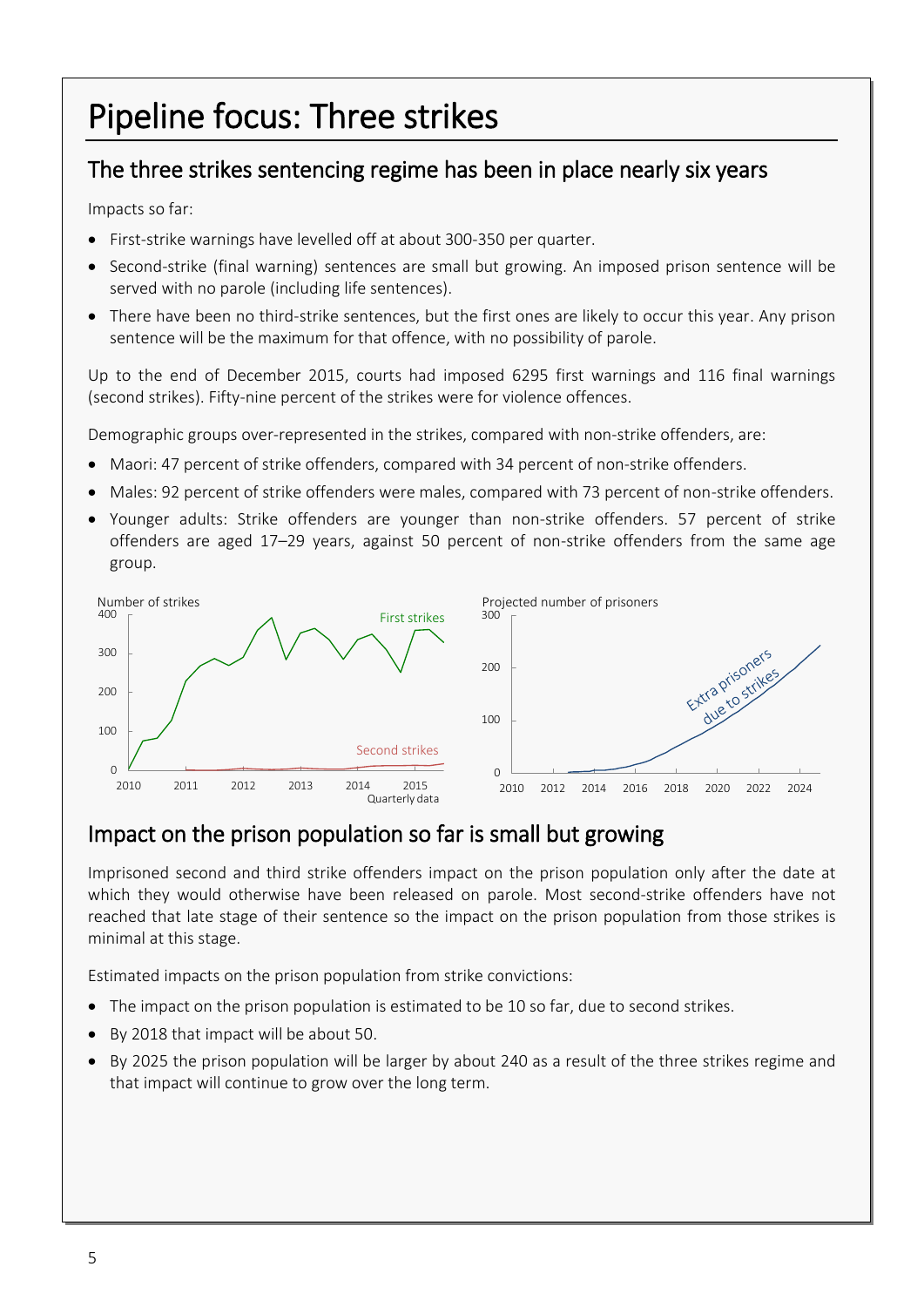### <span id="page-7-0"></span>Police proceedings volume has stopped falling

Police proceedings against apprehended offenders are the main entry point into the criminal justice pipeline:

- Proceedings against apprehended offenders fell by one-third from a peak in 2009 until early 2014, due to falling crime and the Policing Excellence initiatives.
- Overall changes since then have been relatively small.
- But Police prosecutions for public order offences and drink driving have continued to fall, while prosecutions for assault and sexual offences have risen.

|                     | Current quarter |                       | Last 12 months |                |                |  |
|---------------------|-----------------|-----------------------|----------------|----------------|----------------|--|
|                     | Proceedings     | Change<br>Proceedings |                | Change         | Change         |  |
| Police proceedings  |                 | c.f. last year        |                | c.f. last year | c.f. 2009 peak |  |
| By court action     | 29,800          | $+3%$                 | 118,200        | 0%             | $-35%$         |  |
| By non-court action | 13,300          | $-8%$                 | 54,500         | $-8%$          | $-24%$         |  |
| Total               | 43,100          | $-1%$                 | 172,700        | $-3%$          | $-32%$         |  |

### Policy decisions may further decrease inflows

The anticipated *Policing Excellence: the Future* initiatives may further drive down inflows into the pipeline from Police prosecutions, both by preventing offending and by dealing with apprehended offenders out of court. However, there is limited scope to reduce prosecutions for some types of crime. For example, public order offence prosecutions decreased 75 percent from 2009 to 2014, leaving little scope for further absolute decrease.

As a proportion of all proceedings, court action fell from about 70 percent in 2009 to 60 percent in 2012 and 2013, before gradually increasing to 67 percent by the end of 2015. The fall was driven by greater use of alternative resolutions, such as warnings.

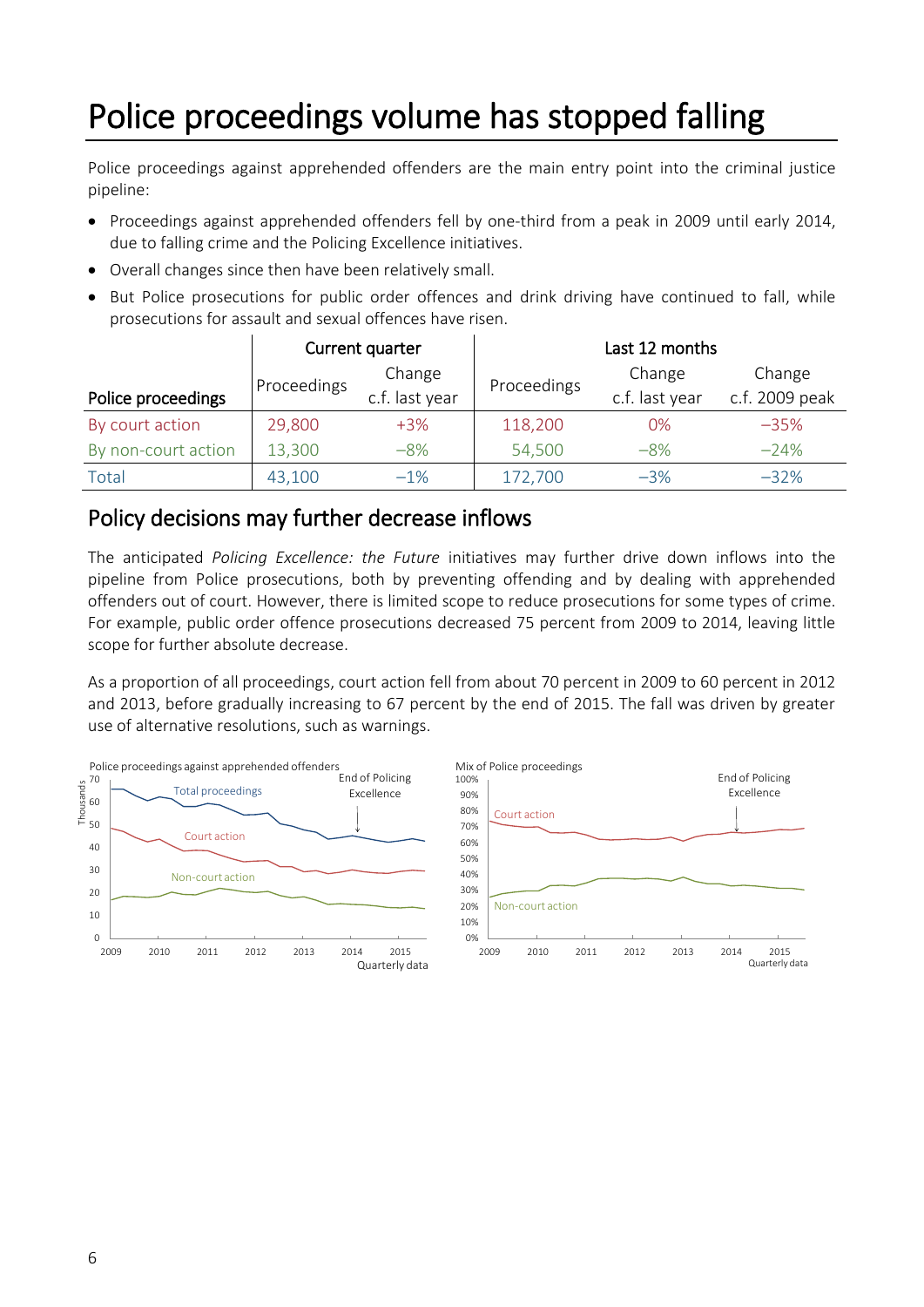### <span id="page-8-0"></span>Prosecution volumes have flattened, following five years of decline

Falling recorded crime and the Policing Excellence initiatives that kept many offenders out of court led to a large fall in the number of criminal court cases disposed from the 2009 peak until 2014. Since then volumes have declined only slightly – to 43 percent below the 2009 peak.

|                       |        | Disposed cases           | Active cases on hand |                          |                 |                          |
|-----------------------|--------|--------------------------|----------------------|--------------------------|-----------------|--------------------------|
|                       |        | Current quarter          |                      | Last 12 months           | Current quarter |                          |
| <b>Criminal Cases</b> | Cases  | Change<br>c.f. last year | Cases                | Change<br>c.f. last year | Cases           | Change<br>c.f. last year |
| Category 1            | 3,000  | $-2\%$                   | 12,200               | $-7%$                    | 2,466           | $-2%$                    |
| Category 2            | 14,100 | $-3%$                    | 56,700               | $-9%$                    | 12,219          | $+6%$                    |
| Category 3 & 4        | 10,600 | $+27%$                   | 39,900               | 0%                       | 18,097          | $+14%$                   |
| Total                 | 27,700 | $+7%$                    | 108,800              | $-6%$                    | 32,782          | $+9%$                    |

The recent increase in Category 3 cases (and a small number of Category 4 and 'other' pre-Criminal Procedure Act cases) is driven by an increase in violence cases – especially family violence – from a low point 12 months earlier. The increase in active cases will likely lead to increased flows further along the pipeline over the next few months.

### Forecast court volume is flat

The number of cases disposed has broadly matched the inflow of new cases, though disposals always show greater seasonal variation (due to court scheduling, especially around Christmas).

In the years leading up to 2009, the number of disposed cases was generally lower than the inflow of new cases. Since then, disposals have generally exceeded inflows. Consequently, the number of cases on hand grew before 2009 but had fallen by 35 percent by March 2014. There has been a rise of 4 percent in cases on hand since then.

The future number of court case disposals is assumed to remain at current levels through to 2025, based on no policy change.

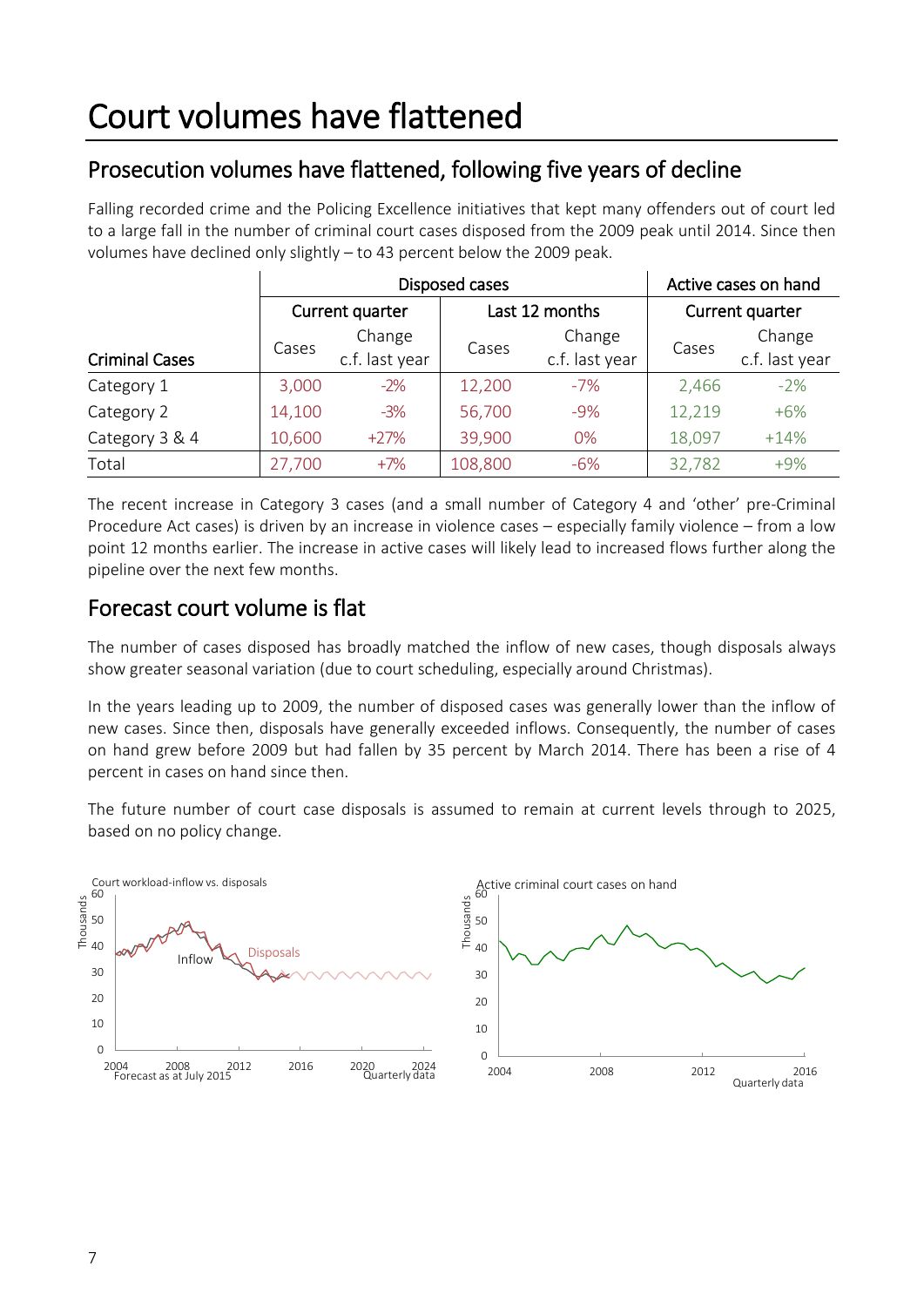### <span id="page-9-0"></span>Crown Law case volumes are projected to be flat

Crown Law handles serious court cases that require the participation of Crown solicitors. Crown Law cases include: District Court jury trials, judge-alone trials in either the High Court or District Court, High Court jury trials, Court of Appeal cases and High Court appeal cases.

The quarterly number of Crown Law cases is small and volatile, especially for High Court jury and Court of Appeal cases, leading to large percentage changes. We have a very short historic time series after the implementation of Criminal Procedure Act in 2013, which limits our ability to identify and forecast longer-term trends.

|                           |          | Current quarter | Last 12 months |                   |        |                |
|---------------------------|----------|-----------------|----------------|-------------------|--------|----------------|
|                           | Forecast | Actual          | Change         | <b>Difference</b> | Actual | Change         |
| Disposals by case type    | cases    | cases           | c.f. last year | c.f. forecast     | cases  | c.f. last year |
| District Court jury trial | 520      | 546             | $+16%$         | $+5%$             | 2529   | $+6%$          |
| Judge-alone               | 165      | 166             | $+2\%$         | $+1\%$            | 827    | $+6\%$         |
| High Court jury           | 29       | 34              | +183%          | $+17%$            | 141    | $-15%$         |
| Court of Appeal           | 108      | 128             | +38%           | $+19%$            | 523    | $+16%$         |
| High Court appeal         | 165      | 158             | $-12%$         | $-4%$             | 796    | $-10%$         |
| Total                     | 987      | 1032            | $+12%$         | $+5%$             | 4816   | $+4%$          |

\* Forecast as at March 2016.

#### Crown Law outflows have risen from last year

The recent focus on family violence is resulting in more serious charges, on average, and more Crown Law cases.

#### Refreshed forecast: Crown Law case disposals are projected to be flat

The Crown Law forecast was refreshed this quarter:

- It projects a slight upward trend overall in case disposal volume, due to more serious cases (mainly District Court jury trials), then flat thereafter.
- There is a small increase in violent offending based on a more focused response to family violence.
- The key assumption is a continuation of recent trends, given completion of Policing Excellence and the absence of other significant proposals for legislative or operational change.

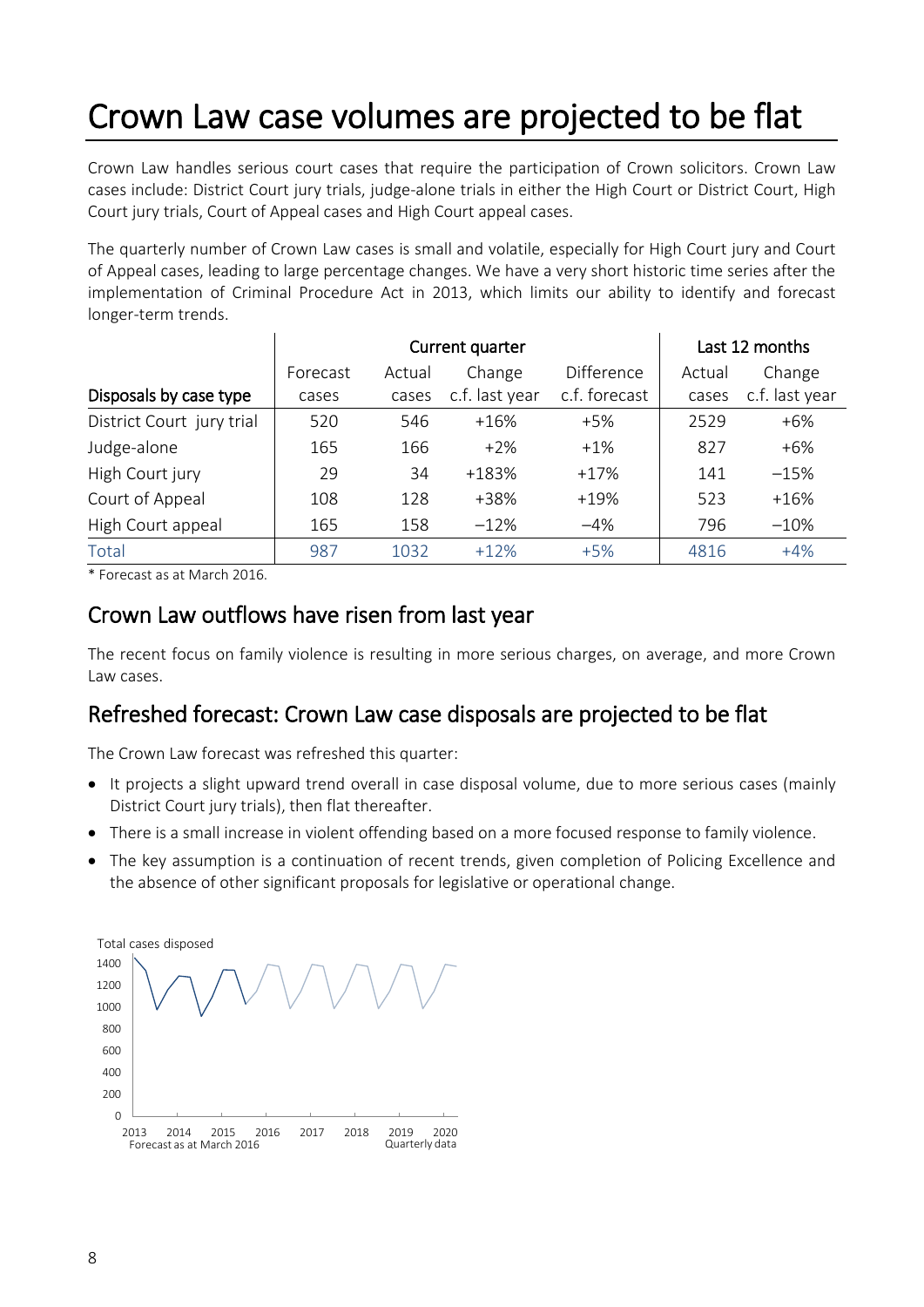### <span id="page-10-0"></span>Legal aid expenditure has risen

Legal aid expenditure for private lawyers covers six court jurisdictions, with the largest being criminal and family cases.

|                    |                     | Current quarter   |                          | Last 12 months              |                   |                          |
|--------------------|---------------------|-------------------|--------------------------|-----------------------------|-------------------|--------------------------|
| Jurisdiction*      | Forecast<br>(\$000) | Actual<br>(\$000) | Change<br>c.f. last year | Difference<br>c.f. forecast | Actual<br>(\$000) | Change<br>c.f. last year |
| Criminal           | \$12,000            | \$13,200          | $+5%$                    | $+10%$                      | \$60,800          | $+15%$                   |
| Family             | \$9,800             | \$9,100           | $0\%$                    | $-7%$                       | \$44,500          | $+8%$                    |
| Civil              | \$1,100             | \$1,100           | $+5%$                    | 0%                          | \$5,800           | $+3%$                    |
| Waitangi Tribunal  | \$3,100             | \$3,100           | $+9%$                    | 0%                          | \$12,700          | $-10%$                   |
| Duty lawyer scheme | \$2,400             | \$2,500           | $+8%$                    | $+4%$                       | \$10,400          | $+8%$                    |
| PDLA scheme        | \$100               | \$100             | $+2%$                    | 0%                          | \$400             | $-9%$                    |
| Total legal aid    | \$28,500            | \$29,100          | $+4%$                    | $+2\%$                      | \$134,600         | $+6%$                    |

\* The Public Defence Service (PDS) has a fixed budget, so it is excluded from this analysis.

\* Forecast as at September 2015.

#### Criminal and family expenditures are rising

Legal aid expenditure has risen, especially in the criminal jurisdiction, due to:

- Resource constraints on the number of cases taken by the Public Defence Service (PDS).
- Increasing number of offences resulting in court action.
- More serious charges for family violence offending.



After peaking in 2009–2010, legal aid expenditure fell substantially, as a result of fewer criminal prosecutions, expansion of the PDS, and new operational policies. Since the Family Court Proceedings Reform Act was implemented in March 2014, there has been a 19 percent reduction in the number of Care of Children Act applications. However, overall legal aid expenditure in the family jurisdiction has increased due to more applications for protection orders.

### Total forecast legal aid expenditure is projected to be flat

Total legal aid expenditure is forecast to remain at current levels through to 2019. However:

- There is a risk that expenditure in the family and criminal jurisdictions, although forecast to remain flat, could increase with greater Police focus on family violence.
- Waitangi Tribunal legal aid expenditure is forecast to decline as historic claims are resolved, while contemporary claims are expected to be less costly. As contemporary claims are relatively new, this assumption is quite uncertain.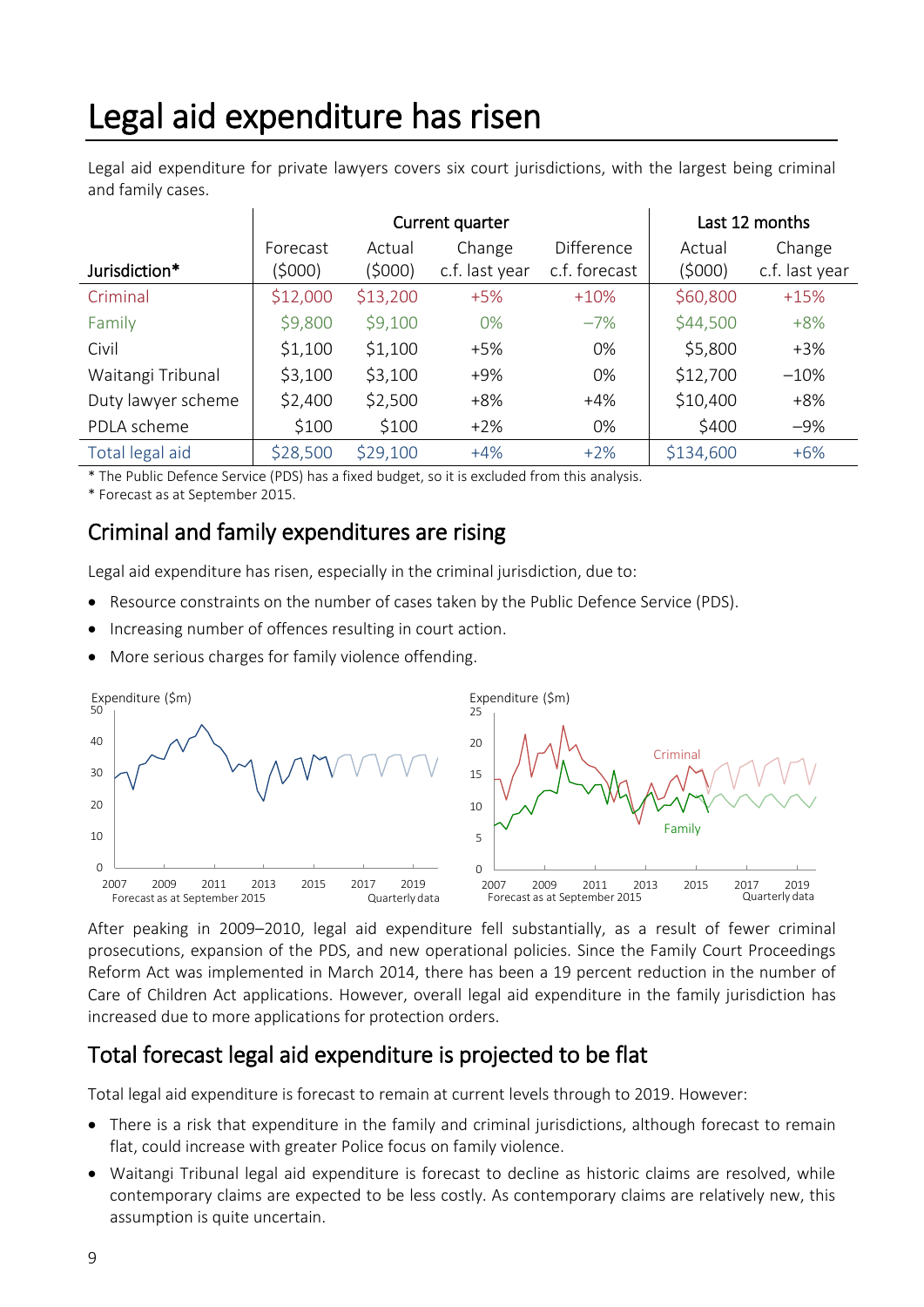### <span id="page-11-0"></span>Sentencing mix continues to change

There are four broad types of sentences: prison, community-based, monetary, and other (such as driving disqualification). The proportions below are based on the most serious sentence type imposed on convicted offenders, and therefore do not represent all sentences.

#### Community-based sentences have risen while fines have fallen

The introduction of additional types of community-based sentences in 2007 (Home Detention, Community Detention and Intensive Supervision) resulted in an increase in use of community-based sentences and a decrease in fines and prison sentences.

|               | Current | Forecast | Same quarter | Last      | Previous  |
|---------------|---------|----------|--------------|-----------|-----------|
| Sentence type | quarter |          | last year    | 12 months | 12 months |
| Prison        | 10%     | 11%      | 10%          | 11%       | 10%       |
| Community     | 40%     | 42%      | 39%          | 42%       | 40%       |
| Monetary      | 36%     | 34%      | 37%          | 34%       | 36%       |
| Other         | 14%     | 13%      | 14%          | 13%       | 14%       |

\* Forecast as at December 2015.

Those trends have broadly continued up to the latest quarter, but for changing reasons:

- The relative growth in more serious sentences types (community-based sentences and imprisonment) after 2009 is likely driven by the changing mix of offence types coming up for sentencing.
- The Policing Excellence initiatives and related changes resulted in large decreases in prosecutions for minor offences, especially public order and traffic offences. Offenders for those offence types have increasingly been dealt with out of court or without a sentence being imposed. Many of those offences would previously have resulted in monetary sentences.

### Forecast sentence mix is flat

The mix of sentences in the future will depend to a large extent on the types of offences that are dealt with by court action, and the conviction history of offenders coming up for sentencing. Major operational decisions by the Police, such as *Policing Excellence: the Future* may therefore be important influences on the future sentence mix but at this stage the forecast is for the status quo to persist.

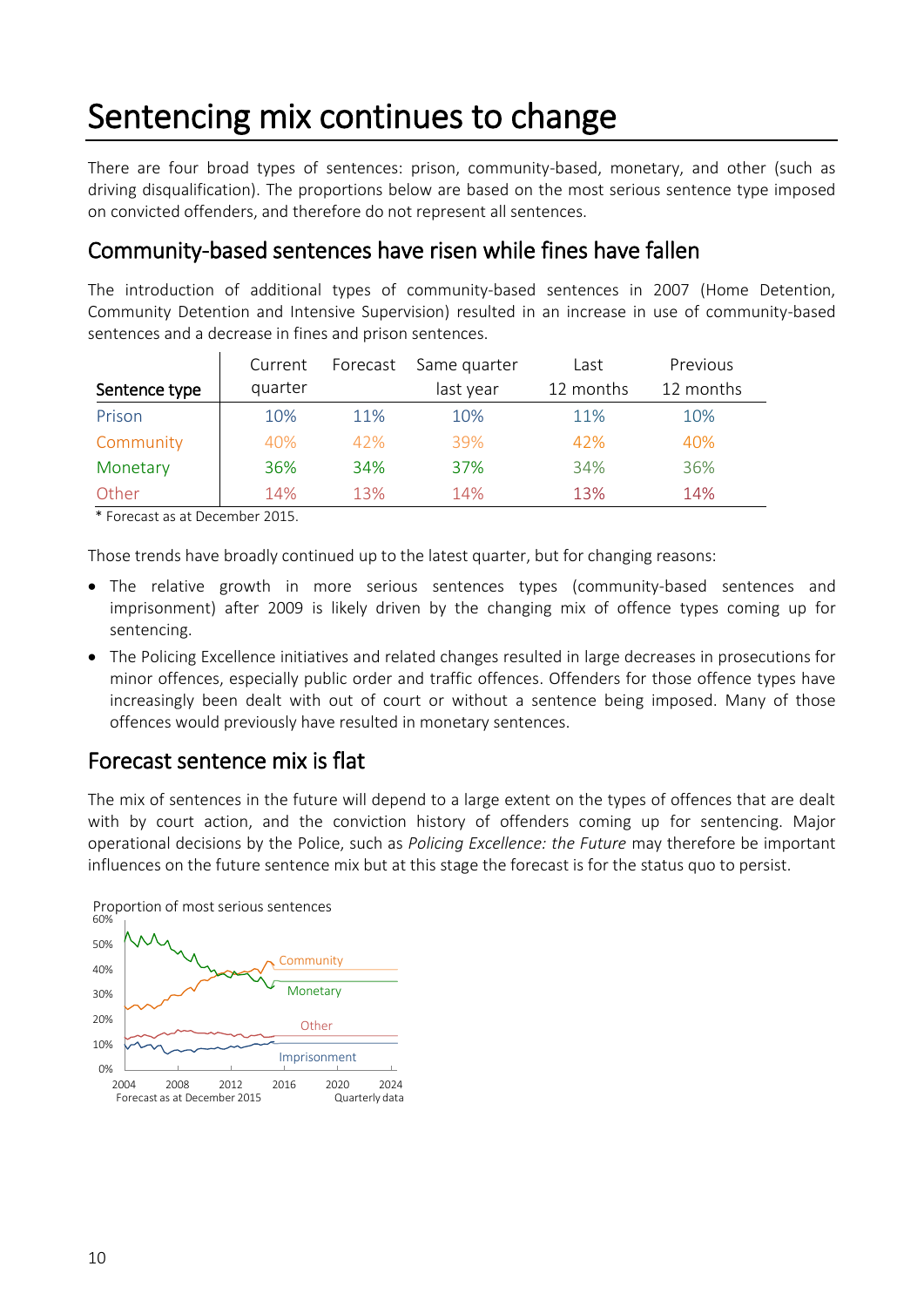### <span id="page-12-0"></span>Total dollar amount imposed is levelling off after a decline from last year

The total dollar amount of court-imposed fines imposed has decreased markedly since peaking in 2009, even though a decrease in the number of court-imposed fines has been partly outweighed by an increase in average fine amount. Relative to the year to March 2016, court-imposed fines are:

- Down 3 percent compared with the previous year.
- Down 25 percent compared with the year to March 2009.

|                     |          |        | Current quarter          |                                    | Last 12 months |                          |
|---------------------|----------|--------|--------------------------|------------------------------------|----------------|--------------------------|
| Monetary<br>penalty | Forecast | Actual | Change<br>c.f. last year | <b>Difference</b><br>c.f. forecast | Actual         | Change<br>c.f. last year |
| Imposed             | \$10m    | \$11m  | $+7%$                    | $+7%$                              | \$44m          | $-3%$                    |
| Paid                | 59m      | \$8m   | $-7%$                    | $-5%$                              | \$35m          | $-10%$                   |
| Remittals           | 546      | 571    | $-17%$                   | $+5%$                              | 2,694          | $-23%$                   |

\* Forecast as at July 2015.

The Policing Excellence initiative resulted in fewer fines being imposed, as minor offences that otherwise would have attracted low-value fines were increasingly kept out of court. Furthermore, the introduction of additional types of community sentences in 2007 gave courts more sentence options other than, or in addition to, fines.

Most fines are paid – the value of receipts (the amount paid) has remained around 75–85 percent of the amount imposed. Fines that are not paid may be remitted to Community Work. The number of remittals has continued to fall since 2010 as the focus of fine collection is on single-fine offenders, who are less appropriate candidates for remittals compared with multiple-fines offenders.

#### Fines are forecast to slowly increase

The total value of fines imposed is forecast to gradually increase over the next four years as a result of a decline in the number of fines imposed outweighed by an increase in the average amount imposed.

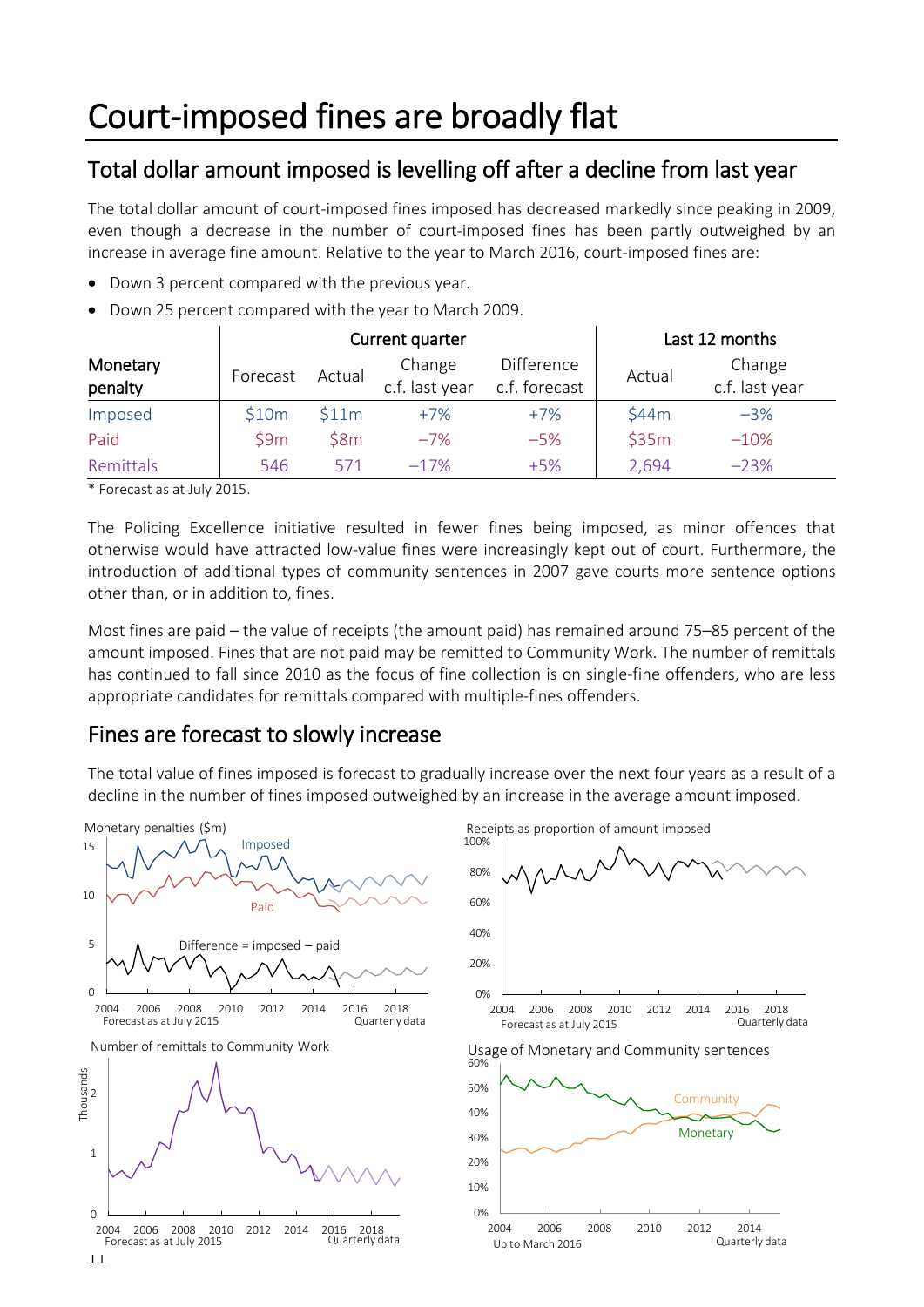## <span id="page-13-0"></span>Numbers of community sentences are falling

The number of community-based sentence starts has fallen, though they have become a larger proportion of sentences (see page 10). This fall in starts is mainly due to a decrease in Community Work sentences, which are about half of all community sentences. Community Work starts have fallen due to a trend towards more serious charges and more serious sentence types.

The number of Intensive Supervision starts increased by 24 percent in the two year from 2014 to 2016 (year to March). The Intensive Supervision muster has increased by 23 percent over the same time. These increases are consistent with a trend towards using more serious sentences types.

|                              |          | Current quarter | Last 12 months               |            |          |                |
|------------------------------|----------|-----------------|------------------------------|------------|----------|----------------|
|                              | Forecast | Actual          | Change                       | Difference | Sentence | Change         |
| Community sentence type      | starts   | starts          | c.f. last year c.f. forecast |            | starts   | c.f. last year |
| Home Detention               | 700      | 600             | $-5%$                        | $-14%$     | 3,200    | $-1\%$         |
| <b>Community Detention</b>   | 1,200    | 900             | $-16%$                       | $-25%$     | 4,900    | $-8%$          |
| <b>Intensive Supervision</b> | 600      | 500             | $-5%$                        | $-17%$     | 2,800    | $+7%$          |
| Supervision                  | 2,500    | 2,300           | -6%                          | -8%        | 10,500   | 0%             |
| <b>Community Work</b>        | 6,100    | 5,000           | $-21%$                       | $-18%$     | 24,600   | $-16%$         |
| Total                        | 11,100   | 9,300           | $-15%$                       | $-16%$     | 46,000   | $-10%$         |

\* Forecast as at July 2015.

### Community sentences forecast is flat

The forecast for all community-based sentences is broadly flat, reflecting the expected stable number of offenders passing through the pipeline, though there is substantial variation from quarter to quarter.



### Time to complete Community Work sentences has increased

Over the past two years the number of Community Work sentences has been falling but the time taken to complete those sentences has been increasing. Those two trends have approximately cancelled out so that the number of people serving a Community Work sentence has remained stable.

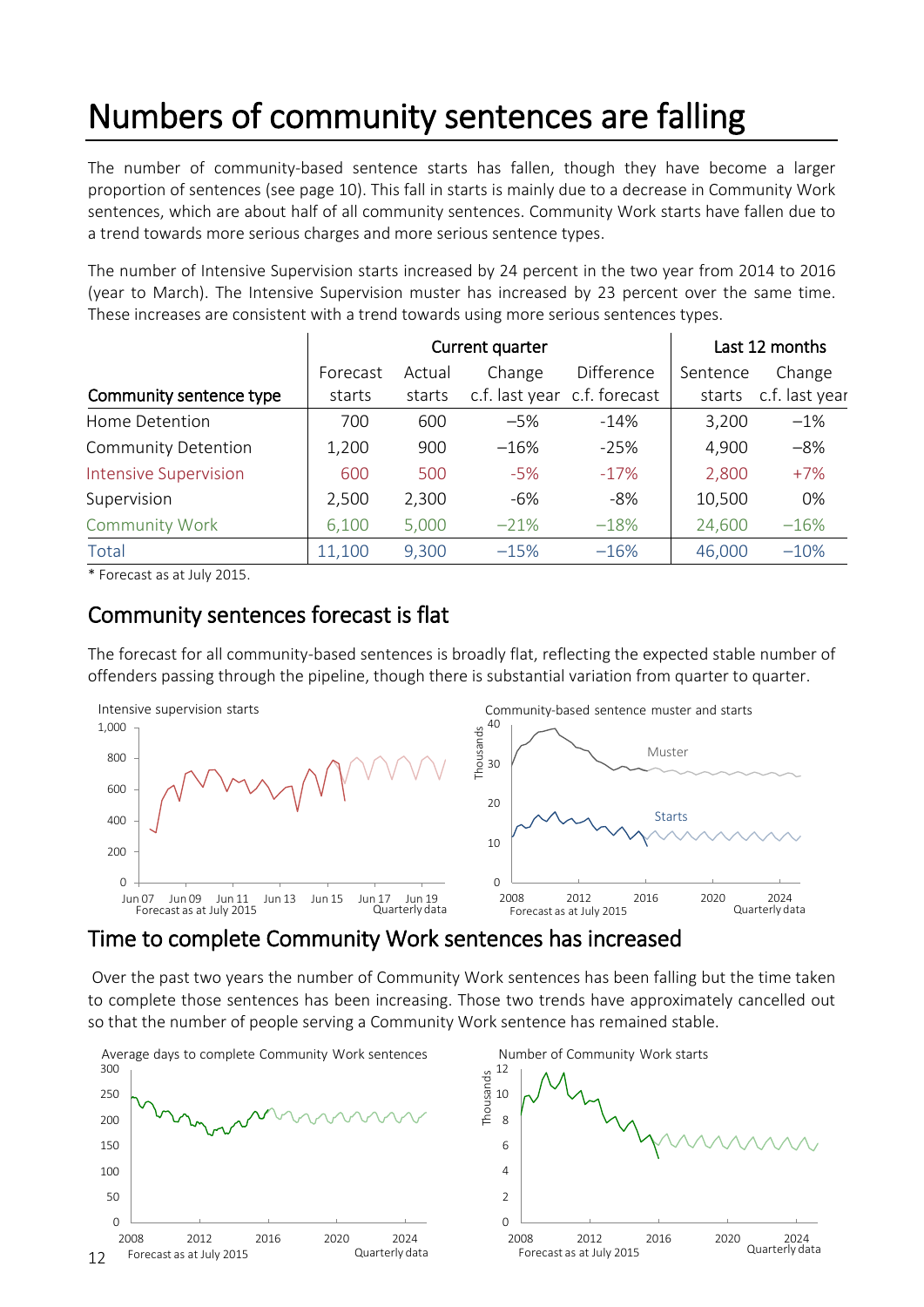### <span id="page-14-0"></span>Remand population continues to increase

Over the past year the prison population has risen by 7 percent. That rise is nearly all due to the growing remand population (up 20 percent).

|                      |           | Current quarter |                             | Last 12 months              |        |                          |
|----------------------|-----------|-----------------|-----------------------------|-----------------------------|--------|--------------------------|
| Prison<br>population | Forecast* | Actual          | Change<br>c.f. last quarter | Difference<br>c.f. forecast | Actual | Change<br>c.f. last year |
| Remand               | 2,500     | 2,530           | $+14%$                      | $+1\%$                      | 2,100  | $+20%$                   |
| Sentenced            | 6,930     | 6,850           | $+1\%$                      | $-1\%$                      | 6,710  | $+2%$                    |
| Total                | 9,430     | 9,380           | $+4%$                       | $-1\%$                      | 8,810  | $+7%$                    |

\* 1-year forecast as at February 2016.

Reasons for the rise in remand:

- The Bail Amendment Act 2013 continues to cause more offenders to be remanded. That legislation made it less likely that some types of offenders will be granted bail.
- Length of time spent on remand has increased. One contributor to the length of remand is restorative justice (RJ). Pre-sentence RJ has been used much more extensively since December 2014 and for some offenders that has resulted in longer periods in remand.



### Sentenced population remains flat

The major component of the prison population – sentenced prisoners – has remained level at about 6700 to 6900 for the past five years.

### Forecast prison population is gradually increasing

The total prison population is forecast to rise at around 1 percent per year for the next nine years. The main drivers of that rise are:

- A continuing increase in the remand population due to an increase in family violence prosecutions.
- A long-term increase in the sentenced population due to those prisoners serving time without parole under the 'three strikes' legislation.
- The change in arrangements regarding offenders deported from Australia will also contribute.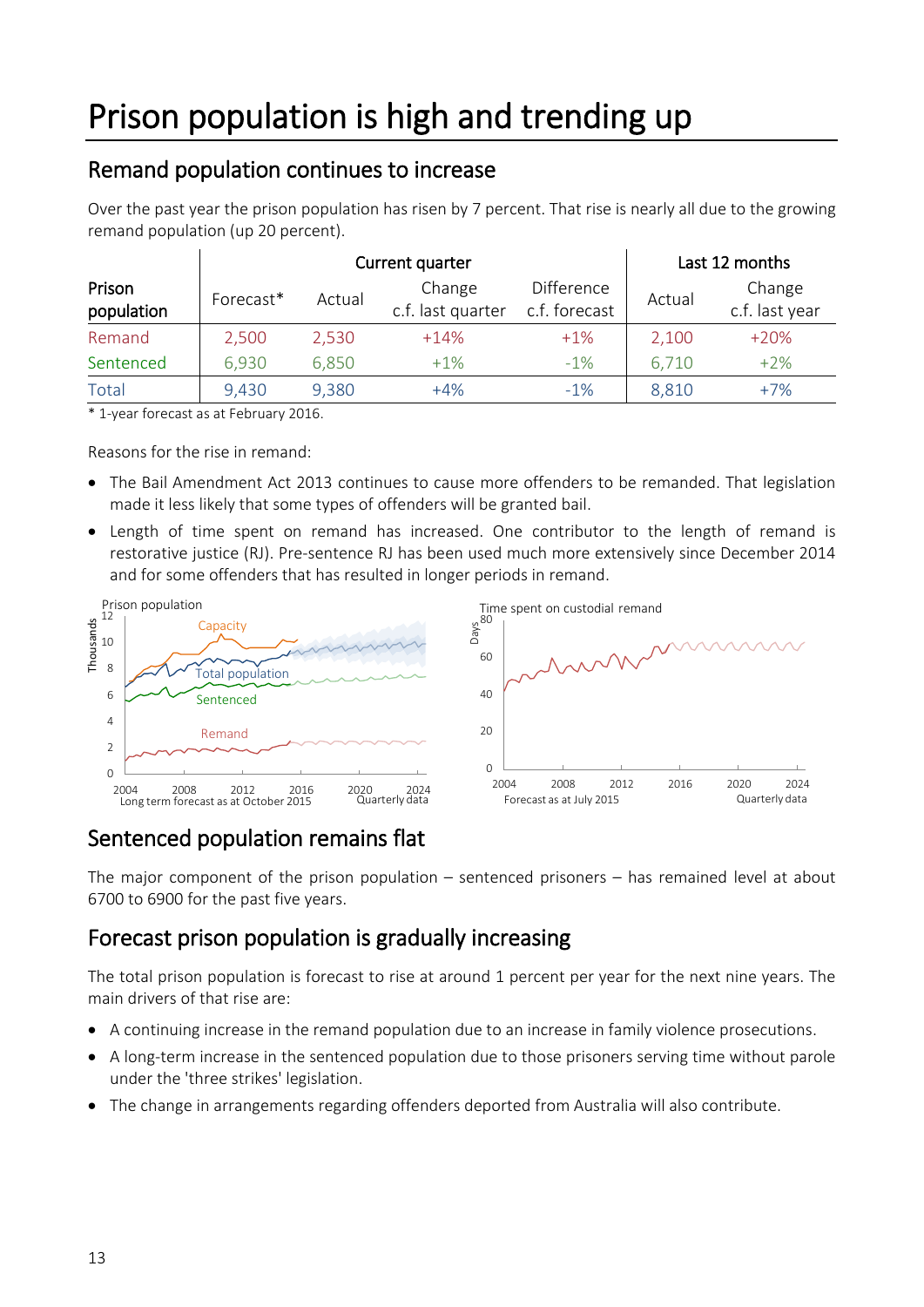### <span id="page-15-0"></span>Glossary of terms

Crown Law case disposals: Measures the number of cases that are handled by Crown Law and Crown solicitors. These include, for example, all Category 4 cases, and appeals. We count disposals to align with Crown Law's workload assessments. The measure is obtained by combining projections of disposals for each of the different types of case handled by Crown Law.

Community Detention: Punitive sentence for low level of risk offenders who have patterns of offending at specific times of the day or week. Community Detention restricts an offender's movements during their curfew, and requires the offender to remain at an approved residence at certain times specified by the court. Community Detention length ranges between 14 days and six months.

Community Work: Punitive sentence that gives offenders an opportunity to take responsibility for their offending and learn new skills and work habits. Offenders do unpaid work in the community to pay something back for the offence they have committed. Community Work hours range between 40 and 400 hours (at up to 40 hours per week).

Criminal justice pipeline: Working as a justice sector recognises that there is a pipeline across the criminal justice system, which extends from the investigation of crime to arrest and prosecution, through to courts, sentencing, sentence management and rehabilitation. The numbers of offenders in the main parts of the pipeline are shown on page [4.](#page-5-0) Policies and approaches in one part of the system can have significant effects on others. Joining up our services allows agencies to identify these sectorwide effects, and implement changes that have the best outcomes for the sector as a whole.

Duty lawyer scheme: Provides a lawyer at the start of the court process for criminal defendants who would otherwise lack legal representation.

Home Detention: Punitive and rehabilitation sentence that is an alternative to imprisonment for short prison sentences (two years or less). It requires an offender to remain at a suitable and approved residence at all times, and be monitored 24 hours a day, seven days a week. Home Detention length ranges between 14 days and one year. Home Detention allows an offender to seek or maintain employment, complete a sentence of Community Work if imposed, access programmes to address their offending and maintain their family relationships.

Intensive Supervision: Community-based rehabilitation sentence for offenders who are convicted of more serious offending, and are more likely to reoffend. It is imposed if the court deems that a sentence of Intensive Supervision would reduce the likelihood of someone offending again, by supporting their rehabilitation needs and re-integration back into the community. Intensive Supervision length ranges from six months to two years.

Legal Aid: Legal aid is available in all jurisdictions of the court (criminal, family and civil), as well as for claims before the Waitangi Tribunal. Legal aid also supports the Duty Lawyer scheme and the Police Detention Legal Assistance.

Police Detention Legal Assistance (PDLA): Provides initial legal advice for persons detained by the Police.

**Proceeding:** A proceeding is a decision by Police to take action against an alleged offender for one or more offences. Proceedings can be by either court action, such as prosecution, or non-court action, such as a formal warning.

Public Defence Service (PDS): Provides professional, independent criminal legal aid representation to clients who are eligible for legal aid. The Public Defence Service also oversees the duty lawyer scheme.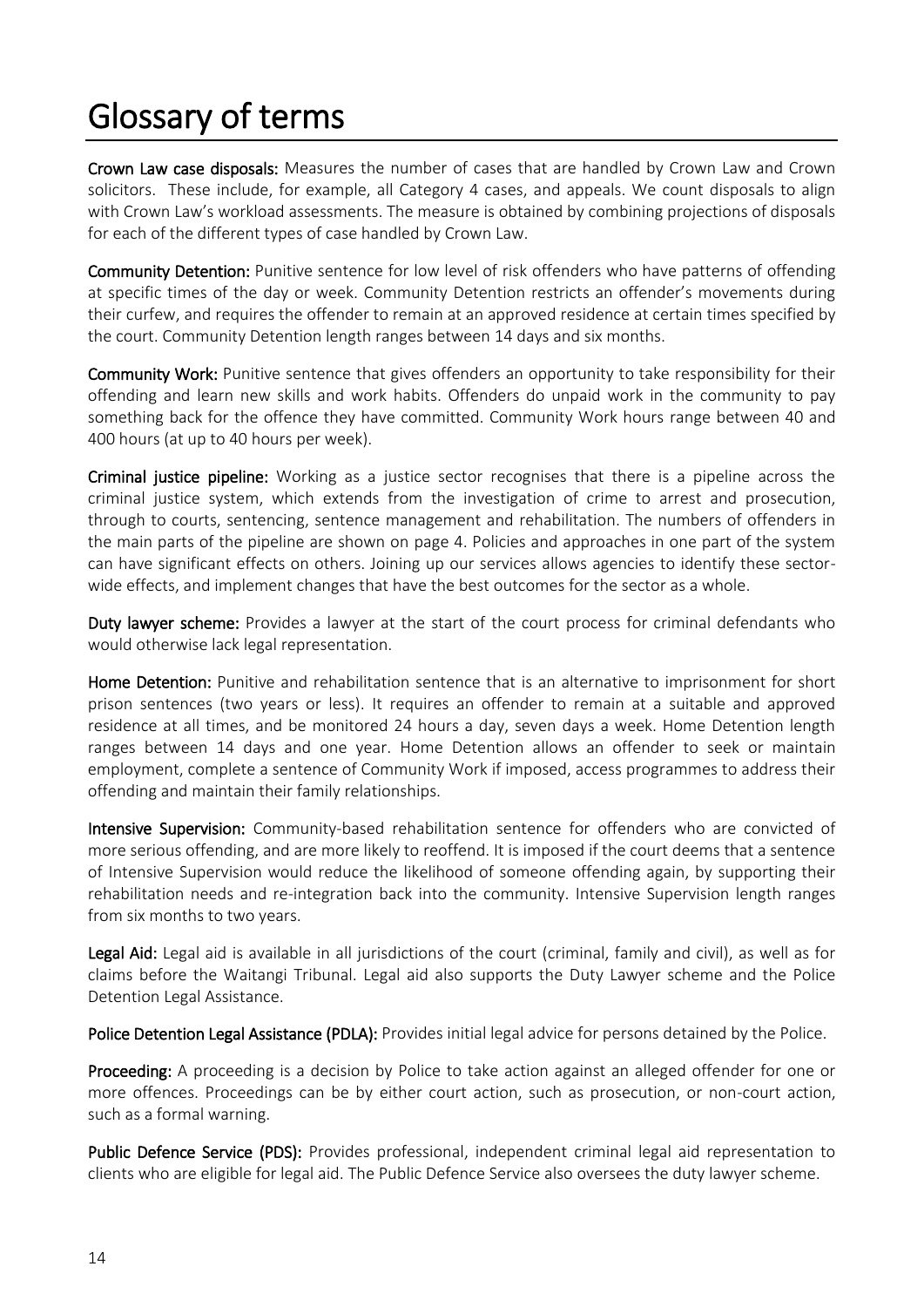Remand: In this document, remand means being held in custody while awaiting trial or sentencing. Remand prisoners are kept separate from sentenced prisoners (remand prisoners could be held in police cells, court cells, psychiatric facilities, or in prison). Offenders granted bail are technically remanded on bail, but do not contribute to what is called the remand population in prisons.

Time on remand: Time spent in custody while awaiting trial or sentencing. Any time spent on remand is taken off a person's total prison sentence time.

Remittals: People who do not pay fines may have them remitted to another sentence types, such as Community Work*.*

Supervision: Rehabilitation sentence for offenders convicted of less serious offences, with relatively straightforward rehabilitation needs and a lower risk of re-offending. Supervision provides an offender with opportunities to address the causes of their offending and motivate them to seek positive change. Offenders can be sentenced to supervision for between six months to one year.

Waitangi Tribunal: The Waitangi Tribunal is a permanent commission of inquiry charged with making recommendations on claims brought by Māori relating to actions or omissions of the Crown that potentially breach the promises made in the Treaty of Waitangi.